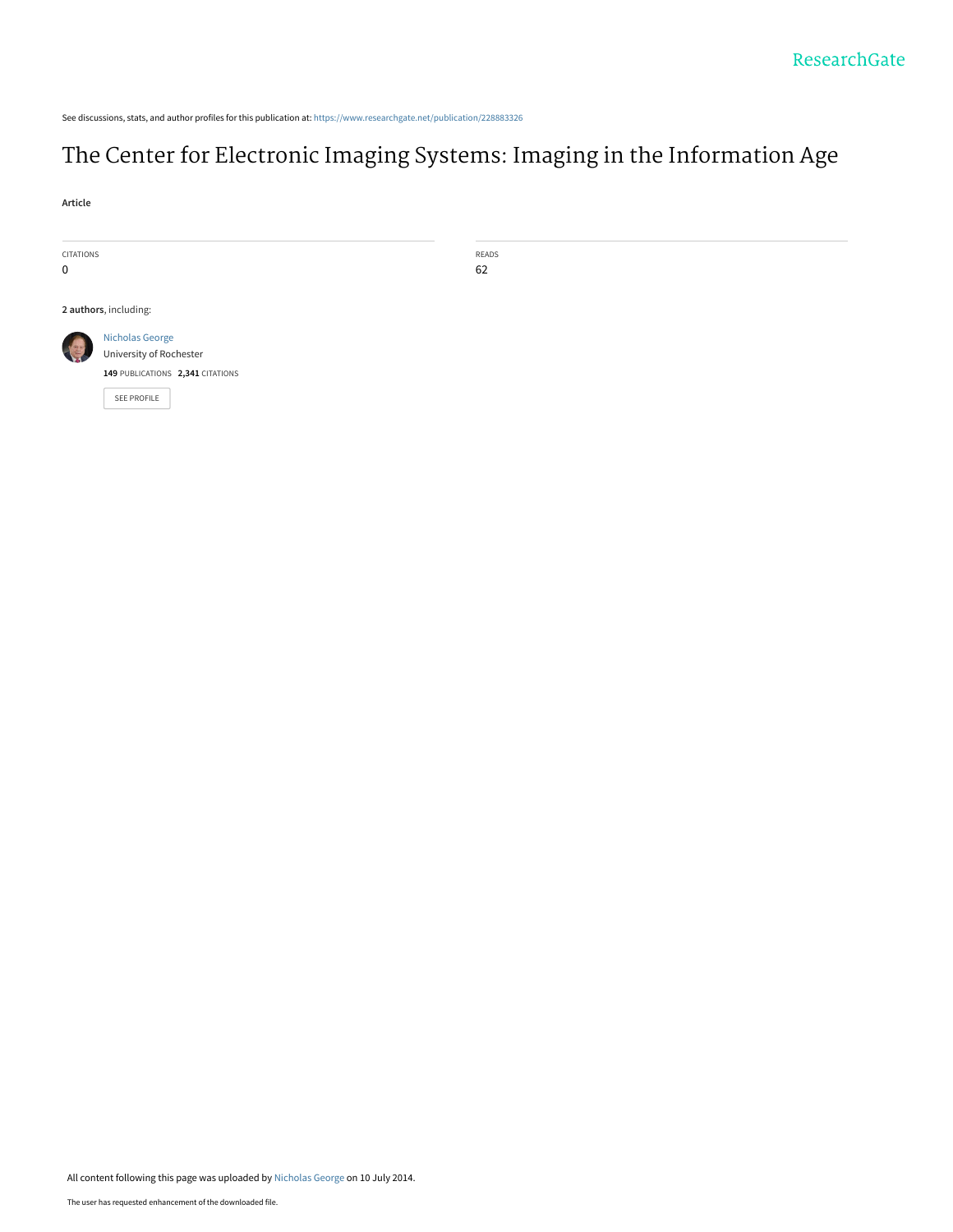## **The Center for Electronic Imaging Systems: Imaging in the Information Age**

*Nicholas George \* Carol Neufeld George \* University of Rochester Rochester, New York 14627 USA ngeorge@troi.cc.rochester.edu*

*Abstract - With the dawning of the Information Age and the era of global competitiveness, new demands have been brought to universities to find ways of conducting basic research, of educating engineering students, and of interacting with government and industry. In this paper we describe an initiative that was created in Rochester, New York, an important center of imaging and image science for more than a century. The guiding vision of this Center for Electronic Imaging Systems (CEIS) is to establish and maintain a leading national center for all phases of electronic imaging systems and for the education of world-class scholars to lead imaging science into the 21st century. We describe the fundamental principles upon which the CEIS was founded, the management structure of the Center, new approaches to engineering education within the Center, and the emphasis on research and technology transfer. The hallmark Research Triplet concept is described as are main research themes and interactions.*

#### **Introduction**

The information age has developed from society's need for improved communication, documentation, and entertainment. Today the field of electronic imaging is emerging from this age as the brightest prospect for remarkable technological advances and for substantial economic growth through improved global economic growth through improved competitiveness in an ever more decentralized world. During the next two decades the field of electronic imaging will undergo a continuation of remarkable evolution and growth. Both in technology and in products for the marketplace, the importance of electronic imaging as part of the information superhighway cannot be overemphasized. In *Being Digital* Nicholas Negroponte, the visionary director of MIT's Media Lab, states that "The information superhighway may be mostly hype today, but it is an understatement about tomorrow. It will exist beyond people's wildest predictions."[1] Universities, corporations, and government must begin now to adapt to the inevitable changes being experienced today and expected in far greater measure in the near future.

In light of this new technological, scientific and economic environment, the challenge for universities and corporations in the United States is to find new

approaches to basic research and collaboration with industry that maximize results from the expenditure of research dollars; involve university, industry and government in a cooperative and productive alliance; speed the technology transfer process to increase economic competitiveness; ensure the relevance of work done; and to educate the "best and brightest" to become the scientists who carry the information age forward. The university must expand its traditional role as provider of talent to industry and become a more active partner in technology transfer and economic growth.[2,3] Technology transfer, the movement of technology from where it is generated to where it is used [4], is an evolving concept. The nation's universities have long engaged in basic research, and the nation's corporations have looked within that body of work to find information they can use. But with resources declining and the need for societal relevance, the results required from technology transfer have increased and broadened. "As a process, technology transfer suffers the burden of great expectations."[5]

New trends are evolving in education and in university/industry relations and young scholars need education, encouragement, and a smoother transition into industrial research. In an effort to answer these challenges, CEIS was formed. The Center is a consortium merging the University of Rochester and the Rochester Institute of Technology with industry partners including Eastman Kodak and Xerox Corporation and major funding agencies such as the National Science Foundation and the New York State Science and Technology Foundation, Fig. 1.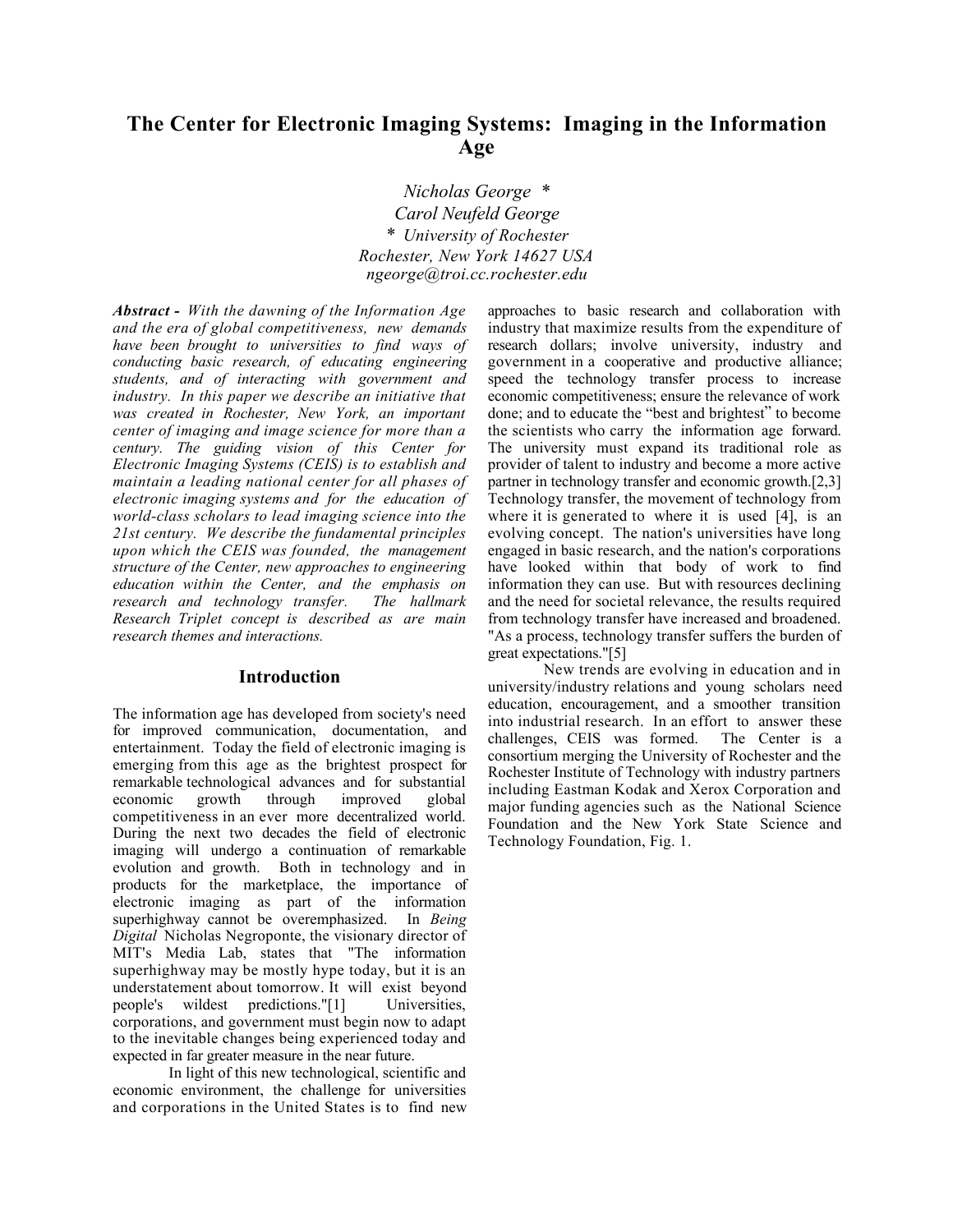



Beginning in the late 1980s, a group of Rochester area technical leaders from industry and academia began discussions of possible cooperative efforts in science and engineering. The vision of this informal group, which became known as the Rochester Imaging Consortium, was to establish in this geographical area a world class center for electronic imaging. The concept was to build on the strong historical foundation of imaging expertise in the region, and to establish a basis for leadership in this economically important, emerging field. One of the first tangible outcomes from the Rochester Imaging Consortium was the successful proposal for establishment of an S/IUCRC in Electronic Imaging Systems. The University of Rochester and the Rochester Institute of Technology were selected by the National Science Foundation in 1992 to establish this academic center of excellence based on a policy of strong interactions with industrial partners including initially Eastman Kodak, Xerox, Harris/RF Communications and 3M Company. Since 1992 as a continued realization of the vision of the Rochester Imaging Consortium, CEIS was formed to include a Center for Advanced Technology in Electronic Imaging Systems (CAT-EIS) sponsored by the New York State Science and Technology Foundation as well as the S/IUCRC and other related activities. The CEIS organization provides powerful leveraging of its member components through business support, outreach, and technology transfer activities. The continuing role of CEIS is threefold: 1) contribution of basic research with an emphasis on relevance, 2) contributions to an integrated educational program, and 3) contributions to industrial and economic growth. The University of Rochester and the Rochester Institute of Technology have made impressive strides toward the establishment of the CEIS as a leading academic research center. CEIS continues to stress development of educational programs that include innovative strategic alliances with engineering,

business, and science schools to educate the future leaders in the field of electronic imaging.

### **The Technology**

The field of electronic imaging is a rapidly emerging discipline involved in the capture and recording of an image as well as in the storage, coding, enhancement, retrieval and reproduction of images. It includes the areas of telecommunications, distribution, printing, and display. Among the academic disciplines in this field are imaging science, photonics, electrical engineering, computer science, and solid state physics. Advances in these fields will lead to important new systems for factory automation, communications, office automation, consumer imaging, medical diagnostics, and defense.

With the arrival and continuing growth of the information age it is clear that the field of electronic imaging is a bright prospect economically and a most challenging topic technologically. Therefore electronic imaging was chosen to be the focal point of our attempt to create a new and more productive way of linking university research with the sources of government funding and the needs of national industry.

## **Vision Statement**

The guiding vision for the Center for Electronic Imaging Systems is to establish and maintain a leading national center for all phases of electronic imaging systems emphasizing pre-competitive, high-payoff research and the education of world-class scholars to lead imaging science into the 21st century.

## **Creating A New Alliance**

The basis for this new alliance was formed in 1987 when The Institute of Optics of the University of Rochester was designated a Center-of-Excellence under the U.S. Army University Research Initiative (ARO-URI) Program [6]. Block funding for the ARO-URI Center was awarded to the University of Rochester as a result of a proposal competition with 43 other universities. The strategic plan was drawn around relating the basic research effort of the entire faculty of The Institute of Optics [7] to important central thrusts in optoelectronics. The close knit optics faculty already formed an exceptionally strong team ideally suited for a program that was designed "for the faculty by the faculty." Funding established the Center for Opto-Electronic Systems Research which focused on contributing basic scientific knowledge in signal and image processing and photonics and on conducting significant technology interactions with designated Army laboratories. This URI initiative also contained a far-sighted fellowship program (\$1 million per year) for attracting and educating the most promising young scholars in optoelectronics to the University of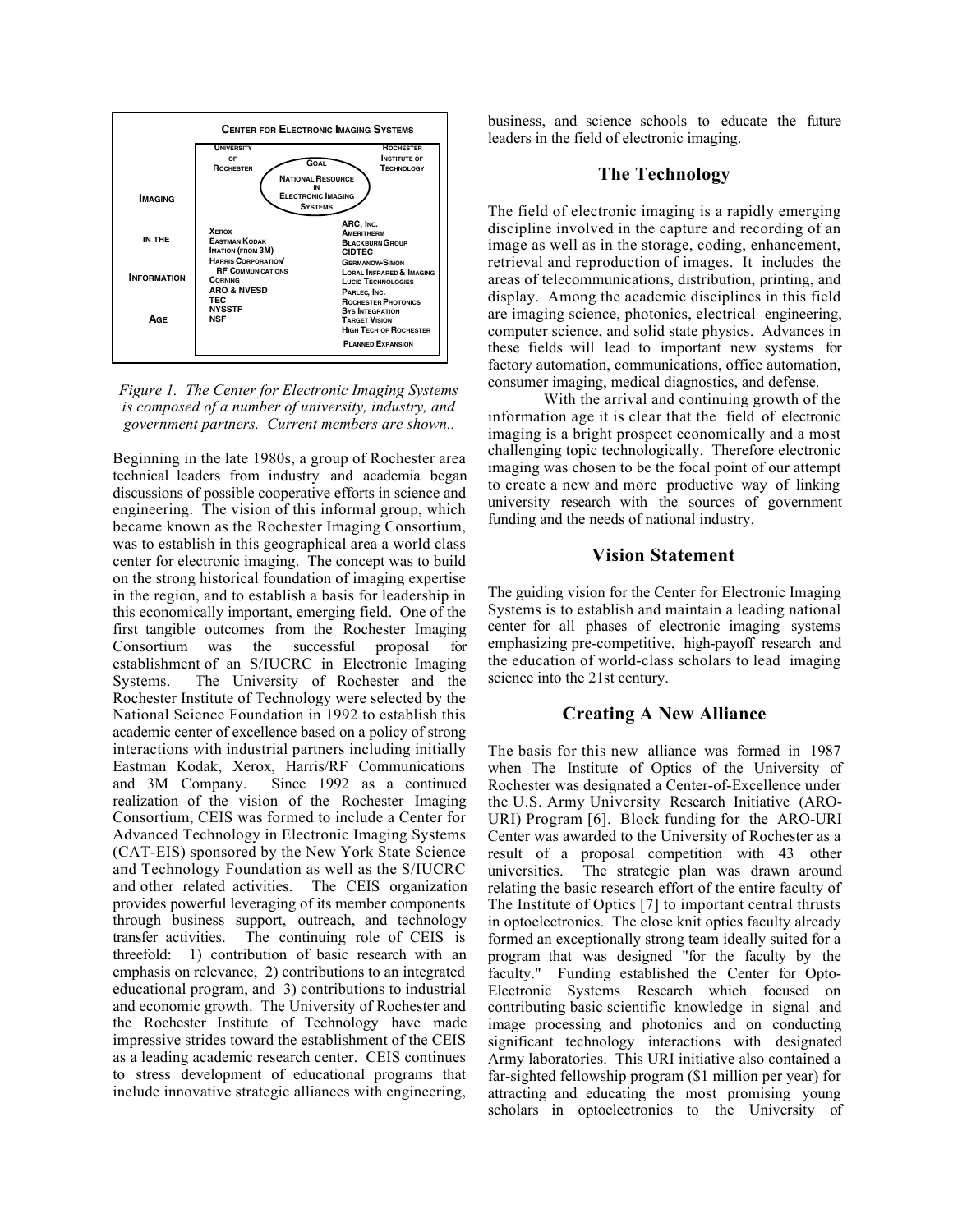Rochester. Twenty doctoral scholars were funded for their entire course of study. After a second review process this Center was redesignated until the year 1997.

In the late eighties Nicholas George and colleagues from the university and industry communities joined in forming the Rochester Imaging Consortium. This group included industry leaders from the Eastman Kodak Company and from Xerox Corporation whose vision was (and remains) to continue the Rochester community as a world leader in imaging. Four people who contributed greatly to the high level vision of the Rochester Imaging Consortium were Gary H. Conners and Edwin P. Przybylowicz, at that time with Eastman Kodak, Mark B. Myers of Xerox, and Rodney Shaw of the Rochester Institute of Technology. Faculty from the University of Rochester and the Rochester Institute of Technology embarked upon this alliance with the goal of building systematically on the field of electronic imaging to produce significant, relevant basic research and to devise some innovative management strategies that would work across diverse university and corporate boundaries to expedite the transfer of technology and foster economic development. [8] At the same time, Professor Rodney Shaw, then Director of the Center for Imaging Science at RIT, was leading the establishment of the first PhD program in the United States devoted to the study of imaging.

For a number of years, leaders in the Rochester industry and university communities and in major Army laboratories had been expressing the need for improved cooperation and interaction and for leveraging research and development activities. At a meeting of the Physics Directorate of the Army Research Office in 1989, Dr. Gerald Iafrate stressed to Nicholas George and B.D. Guenther, Director of the ARO Physics Directorate, the need for improved cooperation and interaction and for leveraging of ARO-URI research by obtaining support from industrial leaders in electronic imaging.

At the same time other state and federal funding agencies had recognized the need for improved interaction between laboratories, universities, corporations, and government. The National Science Foundation developed a large number of highly successful centers in many fields of science and engineering. [9] Of particular interest to the Rochester Imaging Consortium was the NSF State/Industry/University Cooperative Research Center (S/IUCRC) program. In this program Center designation requires major funding participation committed for a period of four years by industry (a minimum of four corporations), the New York State Science and Technology Foundation (NYSSTF), and the Directorate of the National Science Foundation. Eastman Kodak Company (Dr. Edwin Przybylowicz) and Xerox Corporation (Dr. Mark Myers) graciously funded an eighteen-month proposal effort that culminated

in the designation of the Center for Electronic Imaging Systems as a center of excellence in the field of electronic imaging. In the United States there are more than fifteen designated S/IUCRC Centers. The interested reader can find mission and rationale statements in an official bulletin from the National Science Foundation. [9]

As to the rationale for building an initiative in electronic imaging in Rochester, in remarks at the first site visit by the National Science Foundation, Nicholas George stated: "The entire Rochester technical community is unique in its dedication to imaging. Tracing at least to George Eastman and the Eastman Kodak Company and including a virtual army of leading engineers and scientists at a host of corporations, Rochester continues to be consistent in this commitment. Certainly one marvels at the teaming of Chester Carlson and Joseph Wilson and their efforts to build the Xerox Corporation. The flowering of the University of Rochester and the Rochester Institute of Technology has been due in large part to this community spirit for science and technology. So as the Information Age [10] spawned major initiatives throughout the world, it was natural that Rochester would strive to contribute to 'Imaging in the Information Age,' the mantra of the Center for Electronic Imaging Systems."

Since joint ventures between dissimilar organizations often merge people and cultures having different expectations and incentives, a framework for this partnership was created that included principles to encourage and foster a workable, sustainable basis for cooperation and respect among institutions and among the individual participants as well. Rosabeth Kantor's study of strategic alliances, *When Giants Learn to Dance* [11], describes five requirements for successful consortia or strategic alliances. These points are detailed with respect to the Center for Electronic Imaging Systems.

- 1. Success of the alliance must be important to senior management of all the participating organizations.
- 2. A formal agreement must define the distribution of rewards for all participants.
- 3. Continuing interdependence must exist among participants for the life of the consortium.
- 4. The consortium must contain a mechanism to insure that information flows between participants.
- 5. There must be occasions for participants to get together informally to build trust.

## **Operation of the Center Management Structure**

The management structure of the Center is a matrix organization since faculty, doctoral scholars, and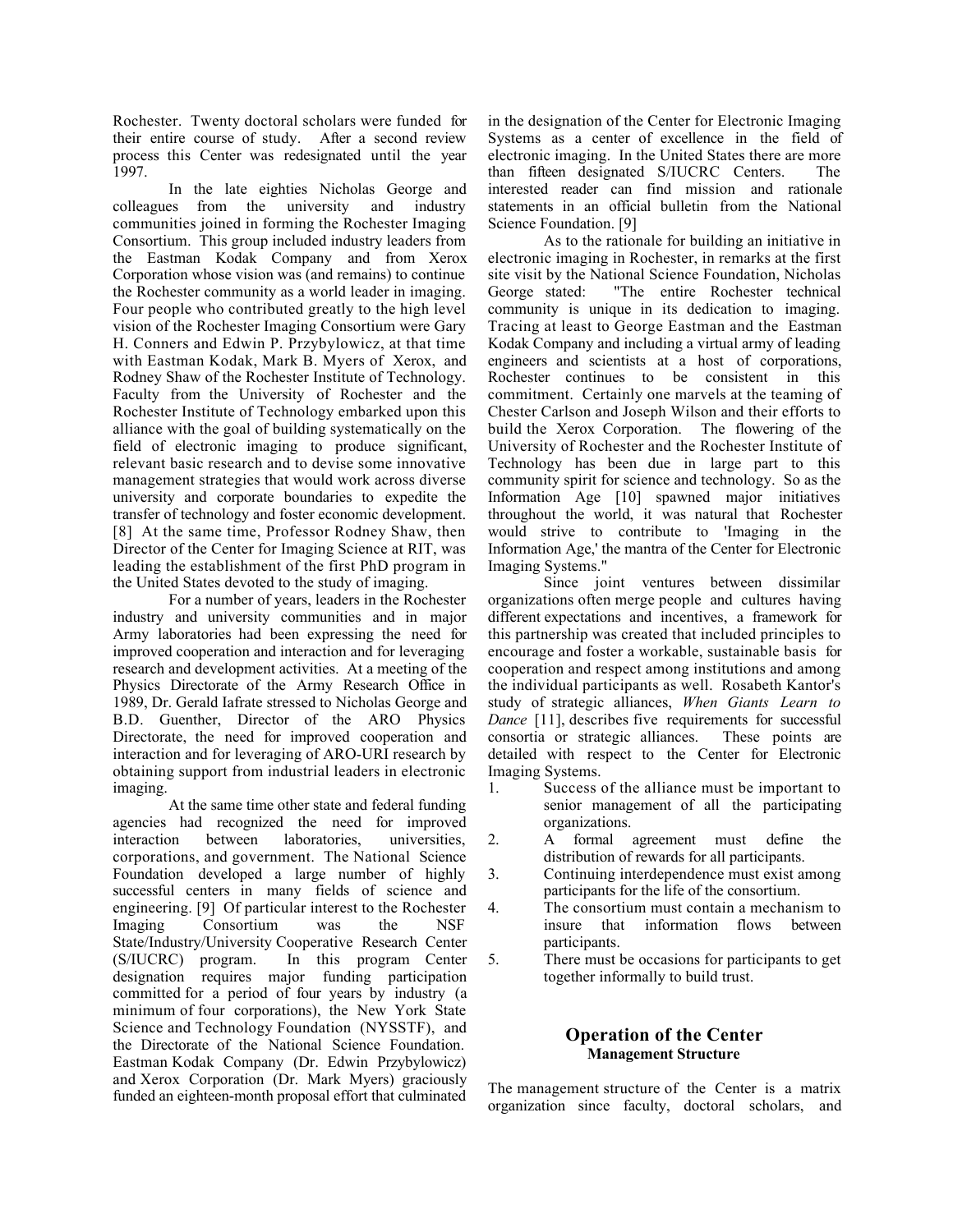corporate engineers and scientists are drawn from separate universities and member corporations. Primary to the philosophy of our organization is a team approach to management. The Center Director is Dr. Nicholas George. The Associate Director at the University of Rochester is Dr. Michael A. Kriss who also manages the Center for Optoelectronics and Imaging facility at the South Campus. Associate Directors at the Rochester Institute of Technology are Dr. Gary H. Conners, Associate Provost for Outreach Programs, and Dr. Ian Gatley, Director of the Center for Imaging Science at RIT.

The management team governs the four major Center divisions (Fig. 2): research, technology, business, and outreach. Those wishing more information on all aspects of the Center are invited to visit our award-winning web site at www.ceis.rochester.edu.

| <b>CENTER FOR ELECTRONIC IMAGING SYSTEMS</b><br><b>MAJOR DIVISIONS</b> |                                 |                                        |                                 |  |
|------------------------------------------------------------------------|---------------------------------|----------------------------------------|---------------------------------|--|
| R<br>Е<br>S<br>Е<br>A<br>R<br>C<br>н                                   | Е<br>C<br>H<br>N<br>O<br>0<br>G | в<br>U<br>S<br>Ν<br>E<br>$\frac{s}{s}$ | Ο<br>U<br>R<br>E<br>Ā<br>C<br>н |  |
| RP                                                                     | TIG                             | BIT                                    | EIF                             |  |

#### *Fig. 2. Management structure of the Center for Electronic Imaging Systems*

In facing the challenge of making our total research and technology transfer output and relevance greater than the sum of the individuals' output, we have employed many of the management ideas developed by the late W. Edward Deming in his Total Quality Management philosophy of action. Our unique Research Triplet concept, described below, stresses a team approach to research, coupling university and corporate scientists in a partnership at all levels in the research process. Corporate and government sponsors are considered "customers" of CEIS, and customer satisfaction is a central priority. We also believe, as Deming proposed, that a creative environment is necessary to foster innovation. Our unique facilities, Special Interest Groups, and workshops were instituted to encourage an open, cooperative, and interactive environment for our participants.<sup>[12,13,14]</sup>

#### **Industrial Advisory Board (IAB)**

The Industrial Advisory Board is formed of corporate managers acting as a corporate board of directors for the Center. They meet twice yearly and they exert strong management influence at the strategic level. The early success of CEIS was due in large part to the management experience and vision of Drs. Mark Myers, Keith Knox, Steve Bolte, Michael A. Kriss, Gary Bottger, Paul Roetling and Vincent Piarulli. Past IAB Chair Dr. Gary Bottger of Eastman Kodak has contributed great management skill to our program as has current Chair Ms. Mary Ann Dvonch of Xerox.

#### **University Policy Committee (UPC)**

Parallel to the IAB is the University Policy Committee. Together with other high level administrators of both universities, this group provides governance for the Center. Members include Vice Provost Gary Conners and Dean Robert Clark of the Rochester Institute of Technology and Dean Thomas J. LeBlanc and Dean Kevin Parker of the University of Rochester.

#### **Education**

Education and education outreach are administered directly by the director's office working with outreach personnel. All of the core university research leaders are members of the teaching faculty. Typically each faculty person lectures 3 hours per week during the fall and spring semesters. This schedule often includes one graduate course and one undergraduate course. Hence, there is a built-in integration of research into the teaching program. In American research universities this is the general pattern, and it has served us well.

General trends of improving engineering education and the evolving roles of academia, industry, and government are reported by President Charles M. Vest of the Massachusetts Institute of Technology [15]. Specific methods for moving emphasis on problem solving into undergraduate courses in many fields are illustrated by Eric Mazur [16] and in the fascinating book "The Fermi Solution," by H.C. von Baeyer [17].

#### **CEIS Undergraduate Efforts**

The Center for Electronic Imaging Systems (CEIS) strives also to diffuse its new findings in electronic imaging into the undergraduate curriculum. There are two main aspects to this. One is a program funded in part by the U.S. National Science Foundation called "Research for Engineering Undergraduates." In this program special fellowship money is provided to fund "honors projects" where a senior undergraduate conducts research within the laboratory environment of a professor. Secondly, related efforts are being made by CEIS to start new interdisciplinary courses such as "Image Science," "Digital Video," and "Digital Image Processing" that are specially designed for freshmen and sophomores.

A group of graduate students at the University of Rochester, including students from the United States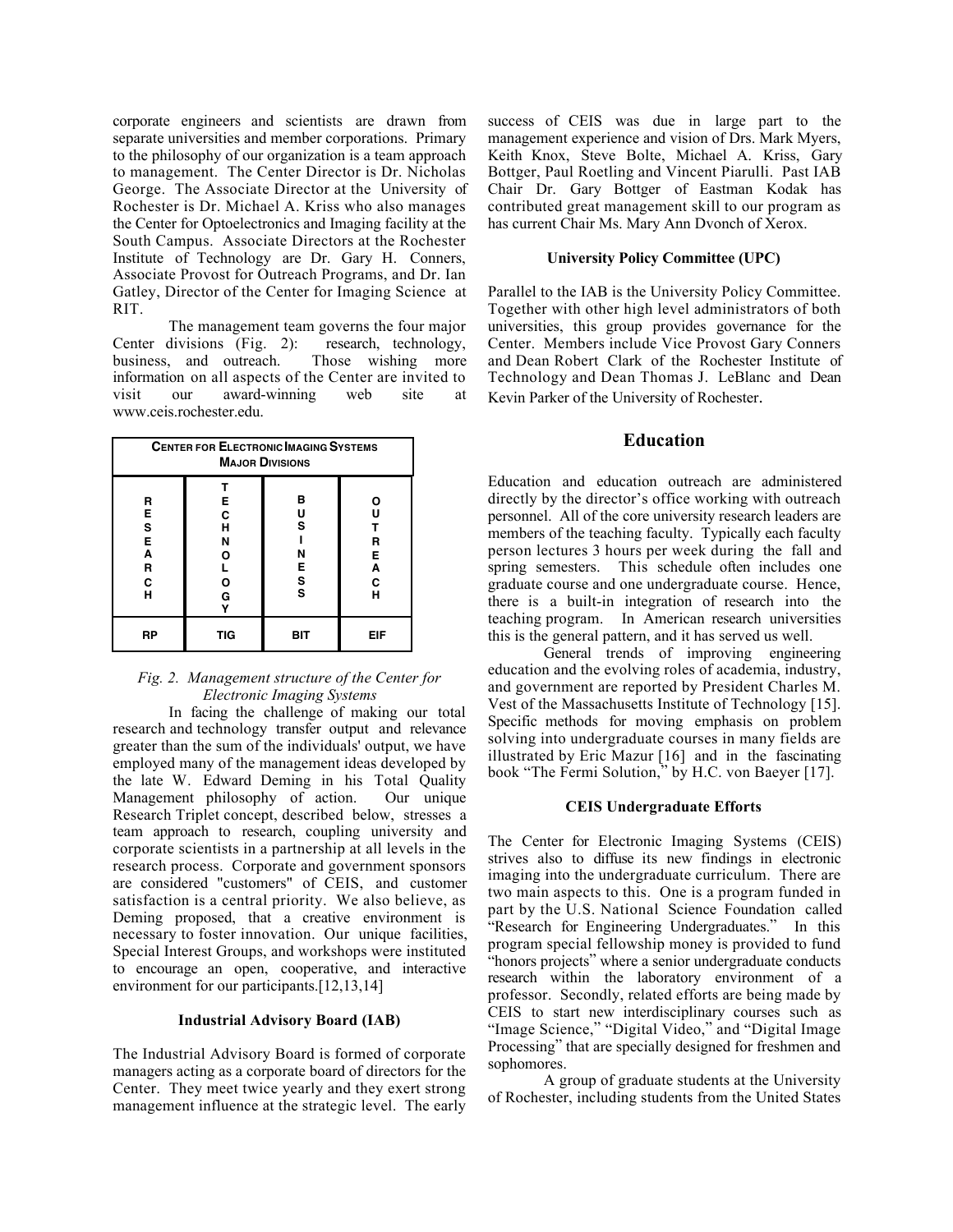and around the world, was polled regarding the value of doing research as an undergraduate. Among students from the USA, more than 75 percent had undertaken some form of undergraduate research. One said that "It was the most valuable and inspiring experience that I have had as an undergraduate."

The importance of undergraduate research experience cannot be over emphasized. To illustrate this point, we report further on the opinions registered by the graduate student group. The following remarks are paraphrased slightly from their comments. "While coursework is obviously of key importance, it is independent research which shapes the raw facts into usable tools. A degree is of questionable merit if a student graduates without the resources to apply the knowledge he or she has gained. It is research experience that serves to smooth the transition from the 'cookbook' nature of student labs to the more demanding realm of professional research. To meet his goal, a successful program for undergraduate independent research will meet the following four criteria: 1) it will complement the student's academic education; 2) it will bring the student into contact with professionals in his or her chosen field; 3) it will help the student define career goals; and 4) it will affirm the value of the student's undergraduate education. By incorporating these four features an undergraduate research program will greatly smooth the student's transition from the undergraduate to the professional level. During the course of designing, implementing, and analyzing original work, the student will hone reasoning abilities, develop communication skills, and gain a clearer career focus. By completing the project, the student will be rewarded with both self-confidence and a stronger resume. It is clear that research experience combined with classroom schooling gives the student the resources needed to apply education to a wide range of problems. Without it, the student has received only half an education."

#### **Research**

Stimulated by federal and state programs, universities are playing a significant role in increasing the competitiveness of American industry through the more rapid transfer of technology among university, industrial, and defense sectors. "Competitiveness would benefit greatly from a national program aimed at greatly increasing the flow of university faculty and industrial scientists and engineers in and out of each other's institutions."[18] With this philosophy in mind, we have found that a three-stage process works best for our technology transfer efforts. The first stage consists a series of meetings to meld Center research areas with the realistic needs of the various corporate laboratories as determined by corporate researchers and scientific administrators. "The first step in enabling universities and companies to overcome problems in a productive

relationship may be for the company  $R \& D$  managers to identify technological areas they want to pursue. This is the opposite of the current trend where industry visits universities looking for technology."[19] The second stage consists of a series of workshops offered to our industrial partners during which faculty present research findings and areas of continuing interest which are relevant to the predetermined target areas. The third stage consists of setting up working research visits where faculty, postdoctoral scholars, and doctoral candidates spend considerable working time at a partner's laboratory to accomplish meaningful joint research.

#### **Research Triplets**

A key element in our technology transfer program is the direct involvement of industrial scientists and engineers in the research effort, the third of the stages described above. This linking of people from industry and university into a cohesive team is the unique **Research Triplet** concept which has become a hallmark of CEIS. "If technology is to be transferred to the benefit of both institutions [industry and university], they must be inextricably entwined into a system wherein each can function independently, but function together for full technology transfer effectiveness, each supporting the other in an effective feedback system."[4] Each triplet consists of a faculty investigator, a postdoctoral scholar (or research fellow), and an engineering/scientist from a member corporation, all working together on a particular research topic determined as described above, Fig. 3. Since it is our belief that technology is transferred by people, not paper, Research Triplet groups hold frequent sessions to pursue their chosen line of research. At weekly or biweekly meetings, the Research Triplet group meets to review work accomplished, trade ideas, and direct the activities of the postdoctoral fellow for the next working period. To date over 30 of these research triplets have been established in 9 research theme areas of electronic imaging (themes and triplets are described below), and others are in the formation process. The formation and linking of Research Triplets

#### **A NEW MODE FOR COOPERATIVE RESEARCH**



**INDUSTRY . UNIVERSITY . GOVERNMENT**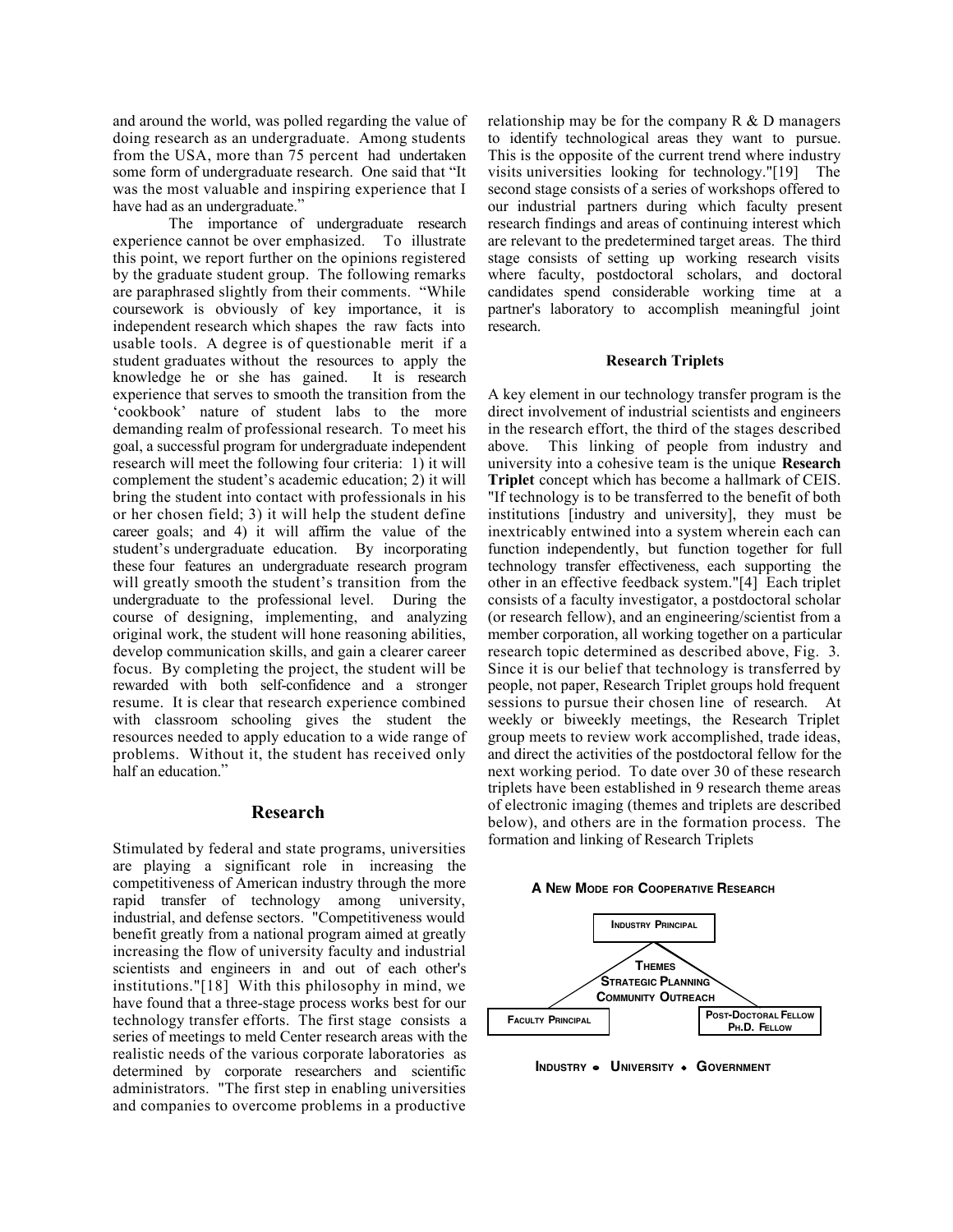*Figure 3. A new mode for cooperative research, the Research Triplet couples a faculty principal, an industrial principal, and a post doctoral or PhD fellow working on a topic of mutual interest in one of 9 theme areas.*



*Fig. 4. Research Triplet teams depend on effective personal interaction among the researchers involved. These interactions cannot be predicted ahead of time, but develop in a way similar to a neural network.*

depend on effective personal interaction among the researchers involved, and maintenance of productive triplets is crucial to a successful technology transfer program. Yet such teams cannot be mandated from above; they must develop from mutual interest and respect among team members. The activities of these triplets are designed along the lines of a professional society, and support such as a newsletter, special interest group meetings, bimonthly workshops, and tutorials are included in the framework to foster a relaxed and open environment which leads to a free exchange of ideas and increasingly better working and personal relationships. As shown in Fig. 4 these interactions are similar to a neural network in which the exact connections or weights cannot be predicted ahead of time; but with proper guidance and a good environment, the elements arrange themselves to provide the desired output.

#### **Themes**

In the establishment of the major thrusts of the research program, the faculty founders worked closely with the Industrial Advisory Board and important guidelines as to project selection were established. Careful fit to the programs of our corporate sponsors was planned and maintained. From the corporate point of view, the highlevel consideration is to align the core research with strategic topics called themes. These themes or systems goals were established (in 1992) and additions, deletions, or changes require the approval of the IAB. The Center Director and management team are careful that funded projects "fit" and are appropriate to the selected themes. The faculty and corporate engineering scientists cooperate in the origin and selection of specific projects. The current themes which form the basis for our S/IUCRC core research program have been in place from the inception of the Center, with the exception of Optomechatronics which was added in 1994. The current themes are described as follows:

- 1. Electronic Imaging Systems Analysis<br>2. Sequences of Images
- 2. Sequences of Images<br>3. Image
- **Image**
- 4. Image Processing<br>5. Color
- Color<sub>.</sub>
- 6. Imaging Through Turbulence
- 7. Automatic Pattern Recognition<br>8. Visualization & 3-D Display
- Visualization & 3-D Display
- 9. Optomechatronics.

It is intended that Themes will have a long "time constant," typically remaining unchanged for 4 or 5 years. When changes in Themes are made, it will be done only in consultation with the Industrial Advisory Board of CEIS. It is also intended that these themes span a broad range of technology, representing the total "imaging chain," here referring to all of the subsystems involved in an image information system ranging from image capture to hard copy output or soft display.

Within each research Theme area, there will be several Research Projects. Individual projects are intended to have a shorter time constant than the Themes, typically lasting 18 months to 2 years. Wherever possible, S/IUCRC Research Projects will be conducted in the "Triplet" mode. By definition, this means that every project will involve three classes of participants: one or more faculty researchers, one or more industrial researchers, and one or more doctoral or post-doctoral fellows.

## **Vision For The Future**

Our vision for the Center for Electronic Imaging Systems continues to be to establish and maintain a leading national center for research, industry and education in all phases of electronic imaging systems by joining universities with industrial leaders and small businesses. Acting on a belief that the university should become a critical participant in today's changing